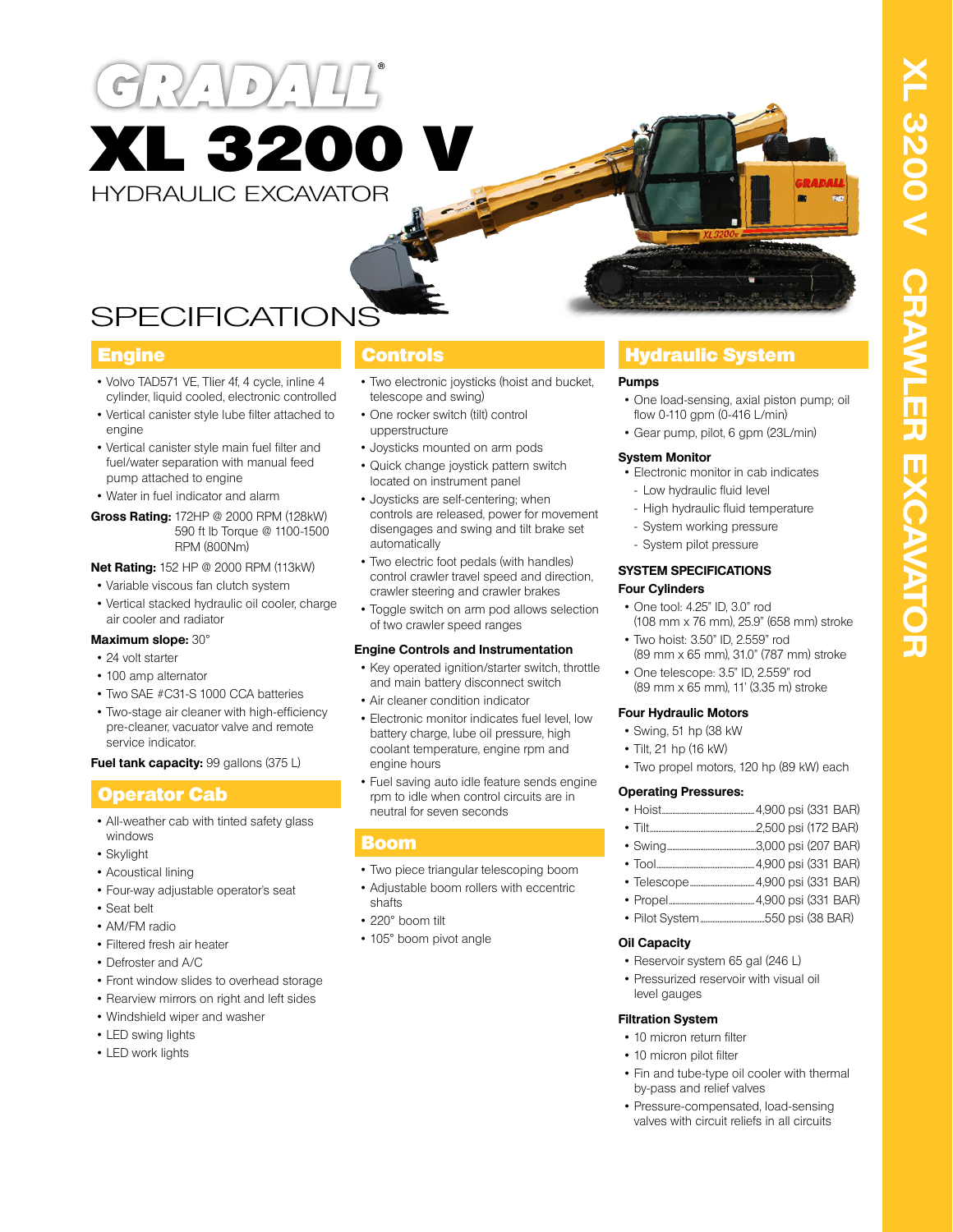#### **Crawler Drive Communist Swing Communist Communist Crawler Drive Communist Communist Communist Communist Communist Communist Communist Communist Communist Communist Communist Communist Communist Communist Communist Communi**

- Dual range, high torque piston motor powers each track
- Three-stage planetary drive with integral speed limiting valve and automatic spring-set/hydraulic release wet disc parking brake
- **Travel Speed:** on flat, level surface: High Speed: 3.4 mph (5.5 kmh) Low Speed: 1.9 mph (3.1 kmh)
- Automatic two-speed control shifts crawler drive into low speed under difficult travel conditions
- Manual override switch for loading the machine for transport

#### **Gradeability:**

• 58%, limited by engine lubrication requirements

#### **Drawbar Pull**

• 38,324 lb (170 kN)

#### **Individual Track Control**

- Tracks counter-rotate to pivot machine about the swing centerline
- Electronically operated travel alarm signals crawler movement in either direction

- Priority swing circuit with axial piston motor
- Planetary transmission
- **Swing speed:** 8.0 rpm

#### **Swing Brake**

- Automatic spring-set/hydraulic release wet-disc parking brake
- Dynamic braking is provided by the hydraulic system

#### Function Forces

#### **Rated Boom Force:** 22,075 lbs (98.2 kN)

**Rated Bucket Breakout Force:**  19,300 lb (86 kN)

• Approximate working weight with 36" (914 mm) excavating bucket, fuel tank half full and no operator

| <b>Pad Size</b> | Weight        | <b>Bearing</b><br><b>Pressure</b> |
|-----------------|---------------|-----------------------------------|
| 236"            | 39,240 lb     | 75 psi                            |
| 600 mm          | $(17,799$ kg) | (51.7 kPa)                        |
| 197"            | 38,775 lb     | 8.9 psi                           |
| 500 mm          | $(17,588$ kg) | (61.4 kPa)                        |

| <b>GRADALL Model XL 3200 V Excavator Lift Capacity: LB (KG)</b> |                                      |                |                    |                 |                |                 |                |                                   |                |                |
|-----------------------------------------------------------------|--------------------------------------|----------------|--------------------|-----------------|----------------|-----------------|----------------|-----------------------------------|----------------|----------------|
|                                                                 |                                      |                | <b>LOAD RADIUS</b> |                 |                |                 |                |                                   |                |                |
| <b>LOAD</b><br><b>POINT HEIGHT</b>                              |                                      | 10' 0" (3.0 m) |                    | 15' 0" (4.6 m)  |                | 20' 0'' (6.1 m) |                |                                   |                |                |
|                                                                 |                                      | Over End       | Over Side          | Over End        | Over Side      | Over End        | Over Side      | <b>Maximum</b><br><b>Radius</b>   | Over End       | Over Side      |
|                                                                 | 15' 0" (4.6 m)                       |                |                    | 6,420<br>(2910) | 6420<br>(2910) | 4350<br>(1975)  | 4350<br>(1975) | 22' 3"<br>$(6.8 \text{ m})$       | 3695<br>(1675) | 3695<br>(1675) |
| <b>Above</b>                                                    | $10'$ 0" (3.0 m)                     |                |                    | 7725<br>(3505)  | 7725<br>(3505) | 5050<br>(2290)  | 5050<br>(2290) | 23' 10"<br>$(7.3 \text{ m})$      | 3700<br>(1680) | 3700<br>(1680) |
| Ground<br>Level                                                 | <b>BOOM LEVEL</b><br>$7'$ 9" (2.4 m) |                |                    | 8095<br>(3670)  | 8095<br>(3670) | 5160<br>(2340)  | 5160<br>(2340) | 24' 2"<br>$(7.4 \text{ m})$       | 3725<br>(1690) | 3725<br>(1690) |
|                                                                 | $5'$ 0" (1.5 m)                      |                |                    | 8200<br>(3720)  | 8200<br>(3720) | 5250<br>(2380)  | 5250<br>(2380) | 24' 3"<br>$(7.4 \text{ m})$       | 3765<br>(1710) | 3765<br>(1710) |
| <b>At Ground Level</b>                                          |                                      |                |                    | 7350<br>(3335)  | 7350<br>(3335) | 4995<br>(2265)  | 4995<br>(2265) | 23'7''<br>$(7.2 \text{ m})$       | 3860<br>(1750) | 3860<br>(1750) |
| <b>Below</b><br>Ground<br>Level                                 | $5'$ 0" (1.5 m)                      | 6750<br>(3060) | 6750<br>(3060)     | 5805<br>(2635)  | 5805<br>(2635) | 4345<br>(1960)  | 4345<br>(1960) | 21'7''<br>(6.6 m)                 | 3945<br>(1790) | 3945<br>(1790) |
|                                                                 | 10' 0'' (3.0 m)                      | 4145<br>(1880) | 4145<br>(1880)     | 4295<br>(1950)  | 4295<br>(1950) |                 |                | $17'$ $10''$<br>$(5.4 \text{ m})$ | 3895<br>(1765) | 3895<br>(1765) |
|                                                                 |                                      |                |                    |                 |                |                 |                |                                   |                |                |

### **GRADALL Model XL 3200 V Excavator Lift Capacity: LB (KG)**

**NOTE:** The above loads are in compliance with the SAE standard J1097 DEC2005. They do not exceed 87% of hydraulic lifting capacity or 75% of tipping capacity.

The rated lift capacity is based on the machine being equipped with 6,000 lb (2724 kg) counterweight, standard boom, standard tires, no auxiliary hydraulics and no bucket.

**NOTE:** Bucket adjustment values are 87% of the actual bucket weights.

The load point is located on the bucket pivot point, including loads listed for maximum radius.

Do not attempt to lift or hold any load greater than these rated values at specified load radii and heights. The weight of slings and any auxiliary devices must be deducted from the rated load to determine the net load that may be lifted.

**ATTENTION:** All rated loads are based on the machine being stationary and level on a firm supporting surface. The user must make allowance for particular job conditions such as soft or uneven ground, out of level conditions, side loads, hazardous conditions, experience of personnel, etc. The operator and other personnel must read and understand the operator manual before operating this machine. Rules for safe operation of equipment must be adhered to at all times.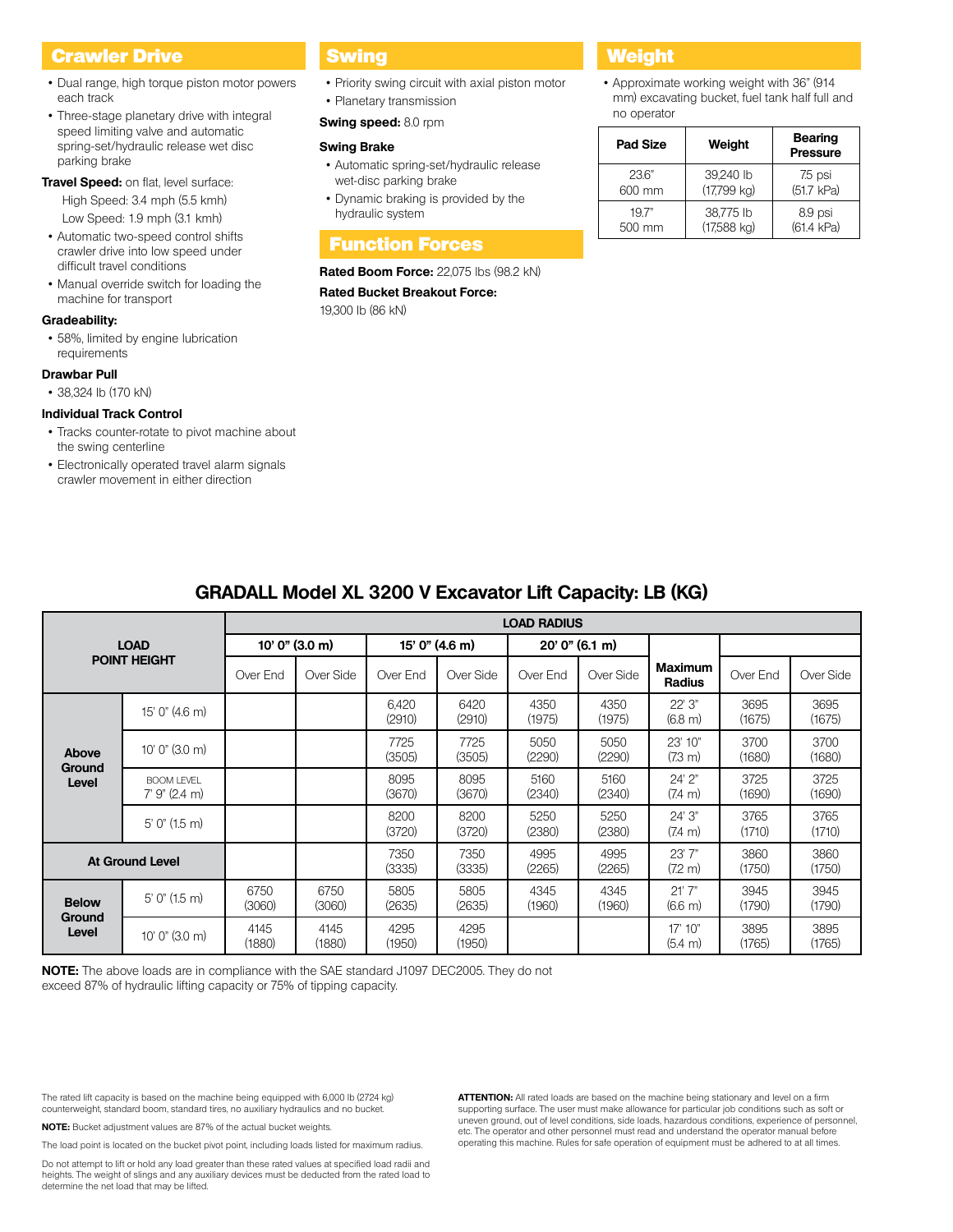

#### **Dimensions**

- **A** Overall length with bucket: 24'6" (7.5)
- **A1** Overall length without bucket: 21'3" (6.5)
- **B** Overall height with bucket: 10'9" (3.3)
- **B1** Overall height without bucket: 10'1" (3.1)
- **C1** Width of upperstructure: 8'6" (2.6)
- **D** Minimum clearance, upperstructure to undercarriage: 5" (130 mm)
- **E** Swing clearance, rear of upperstructure: 7'6" (2.3)
- **F** Top of cab to groundline: 9'10" (3.0)
- **G** Clearance, upperstructure to groundline: 3'5" (1.0)
- **J1** Axis of rotation to centerline of drive sprockets: 4'7" (1.4)
- **J2** Nominal distance between centerlines of drive sprockets and idlers: 9'2" (2.8)
- **J3** Axis of rotation to end of track assembly: 5'10" (1.8)
- **J4** Nominal overall length of track assembly: 11'9" (3.6)
- **K** Width of crawler (Standard): 8'6" (2.6) Width of crawler (Optional): 8'2" (2.5)
- **N** Ground clearance (per SAE J1234): 18" (454 mm)
- **V** Track gauge, roller centerline to roller centerline: 6'6" (2.0)
- **Y** Width of crawler track assembly (Standard): 23.6" (600 mm) Width of crawler track assembly (Optional): 19.7" (500 mm)
- **AA** Maximum radius at groundline (165° pivot): 27'5" (8.4)
- **AB** Maximum digging depth (165° pivot): 19'2" (5.8)
- **AC** Maximum depth for 8' level cut: 17'3" (5.3)
- **AD** Minimum radius for 8' level cut at depth "AC": 6'5" (2.0)
- **AF** Maximum depth of vertical wall which can be excavated: 2'11" (0.9)
- **AG** Minimum level cut radius with bucket flat on groundline: 11'2" (3.4)
- **AH** Minimum radius at groundline: 7'0" (2.1)
- AK Boom pivot to groundline: 5'8" (1.7)
- **AL** Boom pivot to axis of rotation: 1'11" (585 mm)
- **AP** Bucket tooth radius: 3'10" (1.2)
- **AQ** Boom pivot angle: 30° Up and 75° Down
- **AS** Bucket pivot angle: 165°
- **AU** Maximum telescoping boom length (boom pivot to bucket pivot): 22'3" (6.8)
- **AV** Minimum telescoping boom length (boom pivot to bucket pivot): 11'3" (3.4)
- **AW** Telescoping boom travel: 11'0" (3.4)
- **AX** Bucket tilt angle (both sides of center): 110°
- **BA** Maximum radius of working equipment (165° pivot): 28'0" (8.5)
- **BB** Maximum height of working equipment: 21'11" (6.7)
- **BC** Maximum bucket tooth height: 20'1" (6.1)
- **BD** Minimum clearance of bucket teeth with bucket pivot at maximum height: 14'9" (4.5)
- **BE** Minimum clearance of fully curled bucket at maximum boom height (165° pivot): 9'8" (2.9)
- **BF** Minimum clearance of bucket teeth at maximum boom height: 9'3" (2.8)
- **BG** Maximum height of working equipment with bucket below groundline: 14'0" (4.3)
- **BH** Radius of bucket teeth at maximum height (165° pivot): 23'9" (7.2)
- **BJ** Minimum radius of bucket teeth at maximum bucket pivot height (165° pivot): 17'1" (5.2)

#### **Transport dimensions without attachment**

Length: 21' 3" (6.5) Height: 10' 1" (3.1) Width: 8' 6" (2.6)